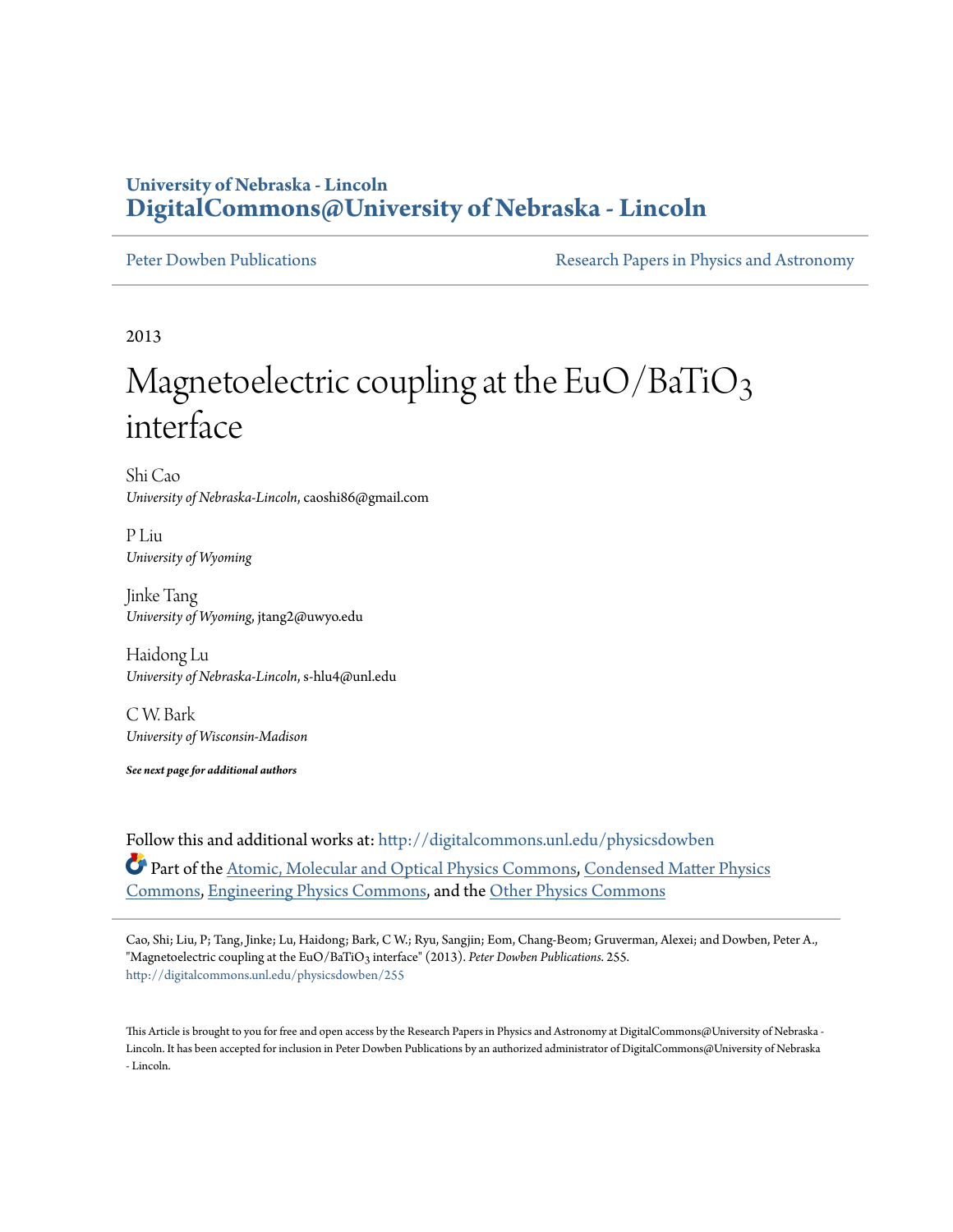## **Authors**

Shi Cao, P Liu, Jinke Tang, Haidong Lu, C W. Bark, Sangjin Ryu, Chang-Beom Eom, Alexei Gruverman, and Peter A. Dowben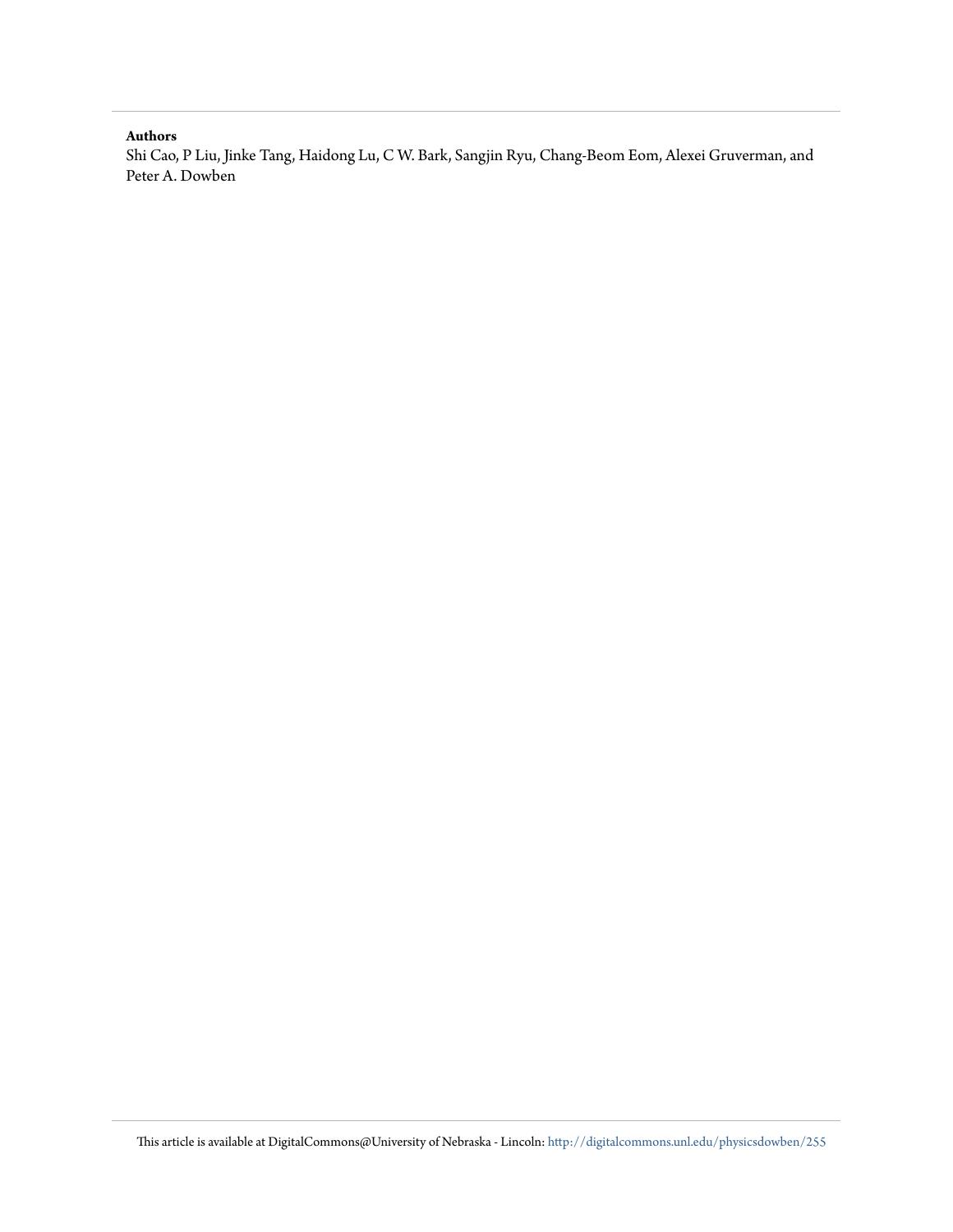

## Magnetoelectric coupling at the  $EuO/BaTiO<sub>3</sub>$  [interface](http://dx.doi.org/10.1063/1.4803492)

S. Cao,<sup>1</sup> P. Liu,<sup>2</sup> J. Tang,<sup>2</sup> H. Lu,<sup>1</sup> C.-W. Bark,<sup>3</sup> S. Ryu,<sup>3</sup> C. B. Eom,<sup>3</sup> A. Gruverman,<sup>1</sup> and P. A. Dowben<sup>1</sup>

 $^1$ Department of Physics and Astronomy, Nebraska Center for Materials and Nanoscience,

2 Department of Physics & Astronomy, University of Wyoming, Laramie, Wyoming 82071, USA

3 Department of Materials Science and Engineering, University of Wisconsin-Madison, Wisconsin 53706, USA

(Received 6 March 2013; accepted 17 April 2013; published online 30 April 2013)

Magnetization modulation by ferroelectric polarization switching is reported for the ferromagneticferroelectric EuO/BaTiO<sub>3</sub> heterostructure. The value of the magnetization critical exponent  $\beta$  is consistent with the expected Heisenberg-like ferromagnetism of EuO and reported Curie temperature. The critical exponent is seen to decrease with increased magnetic coupling. The results are discussed in the context of data obtained earlier for epitaxial  $La_{0.67}Sr_{0.33}MnO_3/BaTiO_3$  heterostructures, where magnetization increases and critical exponent  $\beta$  also declines with ferroelectric polarization pointing away from ferromagnetic layer. The observed similarity between two systems illustrates an importance of charge doping in magnetoelectric coupling, which can be modulated by ferroelectric polarization reversal. © 2013 AIP Publishing LLC. [[http://dx.doi.org/10.1063/1.4803492\]](http://dx.doi.org/10.1063/1.4803492)

Europium chalcogenides (EuX,  $X = O$ , S, Se, and Te) have been studied since 1961 and typically classified as 3D Heisenberg ferromagnets. $1-7$  This class of materials contains some of the very few ferromagnetic (FM) insulators with a simple rock salt lattice structure. In particular, EuO has an accessi-ble Curie temperature<sup>[7](#page-4-0)</sup> (T<sub>c</sub>) of 69 K that is seen to be sensitive to lattice strain. $8-12$  The EuO system contains localized mag-netic moments of 4f moments<sup>13–[15](#page-5-0)</sup> and in the ferromagnetic state exhibits very large magneto-optical effects.<sup>[16](#page-5-0)</sup> Metal-toinsulator transition and colossal magneto-resistance have been reported in EuO systems with electron doping. $14,17-20$ 

Much effort has been put into investigating the influence of the substrate on the magnetic properties of  $EuO<sup>2-6,11,12,21,22</sup>$  $EuO<sup>2-6,11,12,21,22</sup>$  $EuO<sup>2-6,11,12,21,22</sup>$  $EuO<sup>2-6,11,12,21,22</sup>$  $EuO<sup>2-6,11,12,21,22</sup>$ including changes to the Curie temperature  $(T_c)$  and critical exponents. Ferroelectric (FE) substrates are unique due to the potential for electric modulation, coming from the ferroelectric polarization reversal, which can be considered as a form of extrinsic electrostatic doping at the FM-FE interfaces. $^{23}$  Not surprisingly, magneto-electric coupling at the FM/FE interfaces is attracting both theoretical and experimental interest. $23-27$  In this context, the study of the magnetic properties of EuO, including the critical exponents, on a ferroelectric substrate is of especial interest because EuO as an insulator has few free carriers. On the other hand, the sizeable energy dispersion of Eu 4f state<sup>18,[28](#page-5-0)</sup> is inconsistent with the Heisenberg model.<sup>28</sup> To investigate the magnetic properties of EuO under extrinsic doping, we have investigated  $EuO/BaTiO<sub>3</sub>/SrTiO<sub>3</sub>$  (EuO/ BTO/STO) heterostructures.

The 100 nm EuO films were deposited using pulsed laser deposition (PLD)<sup>[15,17,18,29](#page-5-0)</sup> at  $10^{-5}$  Torr pressure on the barium titanate  $(BaTiO<sub>3</sub>, or BTO)$  films grown on the  $La_{0.67}Sr_{0.33}MnO_3/SrTiO_3(001)$  (LSMO/STO) substrates (LSMO thickness was 10 nm). It has been shown previously<sup>[30](#page-5-0)</sup> that growing compressively strained  $BaTiO<sub>3</sub>$  films on  $SrTiO<sub>3</sub>$ substrates enhances the resulting polarization and aligns it normal to the surface. In our studies, thickness of  $BaTiO<sub>3</sub>$ was chosen to be 48 unit cells  $(\sim 19 \text{ nm})$  to ensure stable and switchable polarization. The composition of the grown EuO films was confirmed using an Oxford Instruments INCAx-act EDS detector (Model #51-ADD0025). XRD data were collected by Philips X'Pert diffractometer using Cu K $\alpha$  radiation. The magnetic properties were measured with a physical properties measurement system (PPMS) from Quantum Design.<sup>[12,15,29](#page-5-0)</sup> As seen in Figure 1, the 100-nm-thick EuO films are textured along (100). The results obtained for the  $EuO/BaTiO<sub>3</sub>$  samples are here compared with the data obtained previously using epitaxial  $BaTiO<sub>3</sub>$  films on  $La_{0.67}Sr_{0.33}MnO_3/SrTiO_3$  (LSMO/STO) substrates.<sup>[23](#page-5-0)</sup>

For the purpose of this work, upward FE polarization  $(P_{\text{un}})$  is defined as the polarization pointing away from the FM material: in the case of the EuO/BTO system, this is defined with respect to the EuO layer. When the direction reverses, and the polarization direction is towards the FM material, this corresponds to the downward polarization (P<sub>down</sub>). The ferroelectric polarization was switched from



FIG. 1. The XRD patterns of the EuO thin films grown on BTO/STO substrates.

University of Nebraska, Lincoln, Nebraska 68588, USA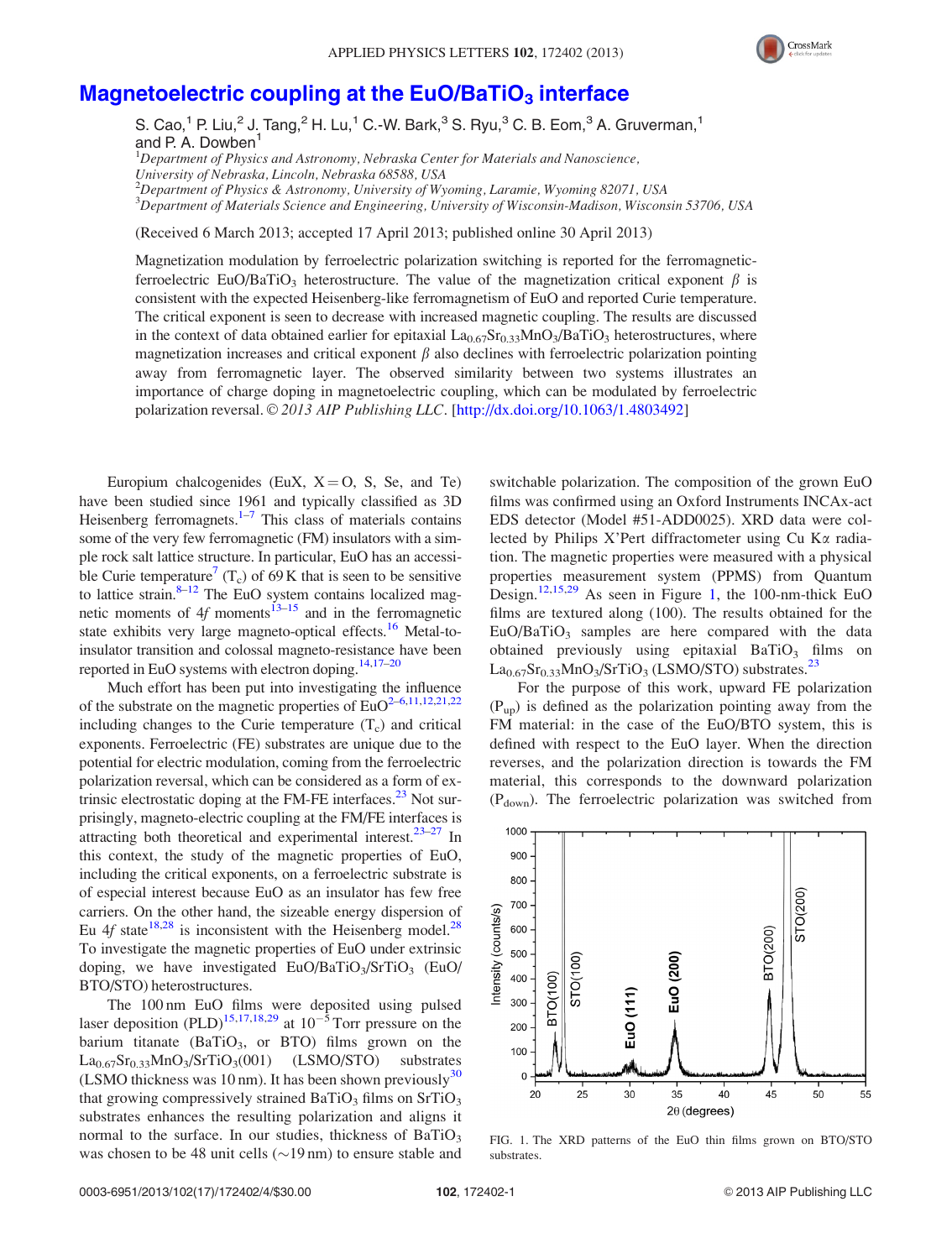0.0012

0.0009

0.0006

0.0003

0.0000

500  $(b)$ 

400 300

200

100  $\mathbf 0$ 

Magnetization (emu/cm<sup>3</sup>

 $\Omega$ 

20

40

60

Temperature (K)

80

100

Magnetization (emu)

<span id="page-3-0"></span>"up" to "down" with an applied voltage in excess of 400 V, in excess of the coercive voltage of the BTO films, as noted in prior work.<sup>[23](#page-5-0)</sup> In all cases, the  $La_{0.67}Sr_{0.33}MnO_3$  was used as a conducting electrode to allow electrical control of polarization in the BTO layer. In the case of the EuO/BTO heterostructure, the effect underlying LSMO electrode provided little additional magnetization, as was established through the comparative studies with the LSMO/BTO structures.

Figure 2 shows the temperature dependence of magnetization for EuO/BTO and BTO/LSMO heterostructures. The magnetization curves clearly change for both EuO (Figure  $2(a)$ ) and LSMO (Figure  $2(b)$ ) with the change in the polarization direction of the ferroelectric BTO layer. In Figure  $2(a)$ , the magnetization plots of the EuO/BTO heterostructure indicate a ferromagnetic Curie temperature  $(T_c)$  of  $\sim$ 70 K even in the constant magnetic field H = 200 Oe of the measurement. This value is close to the value of  $T_C = 69.3 \text{ K}$ , commonly reported for EuO.<sup>[15,29](#page-5-0)</sup> This is further confirmation that our EuO is stoichiometric.

A change in the Curie temperature is expected for both EuO and LSMO with extrinsic doping, which in turn should

P<sub>up</sub> away from the EuO

Screening charge

120

P<sub>up</sub> away from the LSMO

Screening charge



change with ferroelectric polarization reversal. Prior studies reported an increase in Curie temperature for EuO with elec-tron doping (n-type doping of the EuO).<sup>[12,29](#page-5-0)</sup> As seen in Figure 2, there is no significant change in the critical magnetization temperature neither for LSMO (Ref. [23\)](#page-5-0) nor for EuO with polarization reversal in BTO. The EuO has the thickness of about 100 nm so that the extrinsic doping at the EuO/BTO interface is restricted to the interface region. Since EuO is an insulator, there is limited compensating charge and only a small effect of the interface on the whole EuO layer magnetization can be expected. In other words, we expect the EuO layer  $T_c$  to be barely perturbed, as discussed in detail below. However, the magnetization curves are different for two polarization FE states for both the EuO/BTO and LSMO/ BTO heterostructures. For the EuO/BTO heterostructure, should there be any contribution from the LSMO layer, it should actually act to diminish the net apparent EuO magnetization change with ferroelectric polarization. The presence of the LSMO layer within the EuO/BTO heterostructure does not completely compensate or erase the magnetization gain in the EuO when the ferroelectric polarization is away from the ferromagnetic EuO layer.

For both the EuO/BTO and LSMO/BTO heterostructures, when the BTO polarization is in the  $P_{up}$  state (the ferroelectric polarization is away from the ferromagnetic layer), the magnetization is larger than that for the  $P_{down}$ state (the polarization is towards the ferromagnetic layer). The  $P_{up}$  state induces positive screening charges in LSMO/ BTO interface (schematically illustrated in Figure 2(b)). On the other hand, for the same  $P_{up}$  state, there is a negative charge at the EuO/BTO interface, as charges are hindered from flowing through insulating EuO to the interface. The net negative charges at the EuO/BTO interface produce extrinsic doping effect on EuO. Because EuO is insulating, it is very possible that the mechanisms leading to extrinsic charge doping of the ferromagnetic layer are different for LSMO/ BTO and EuO/BTO systems.

It has been known that the nearest neighbor (NN) exchange interaction  $J_1$  and the next-nearest neighbor (NNN) exchange interaction  $J_2$  are the main contributions to the magnetic coupling in the EuO system. $4,12,15$  $4,12,15$  $4,12,15$  $4,12,15$  Previous studies shown that if n-type doping in EuO was introduced, the interaction  $J_1$  will increase.<sup>[12,29,31](#page-5-0)</sup> From Bloch's  $T^{3/2}$  law<sup>[32](#page-5-0)</sup>

$$
M(T) = M(0) \left[ 1 - \frac{\alpha}{S} \left( \frac{k_B T}{2SJ} \right)^{3/2} \right],
$$

where  $M(0) = Ng\mu_B S$  is the zero-temperature magnetization. From this law, it is clear that the ferroelectric polarization at the EuO/BTO interface can increase the interaction J leading to the increasing of magnetization  $M(T)$ , as seen in Figure 2(a).

While valid only when T is very close to  $T_C$ ,  $M(T)$  is proportional to  $(T_C - T)^{\beta}$  and it is safe to assume that when  $(T_C - T)/T_C < 1$ , there is an inverse relationship between  $M(T)$  and critical exponent  $\beta$ . Thus, if the P<sub>up</sub> FE state leads to doping of EuO and an increase in the magnetization, due to the increase in the interaction  $J_1$ , then the critical exponent  $\beta$  should decrease. On the other hand, for the P<sub>down</sub> FE state,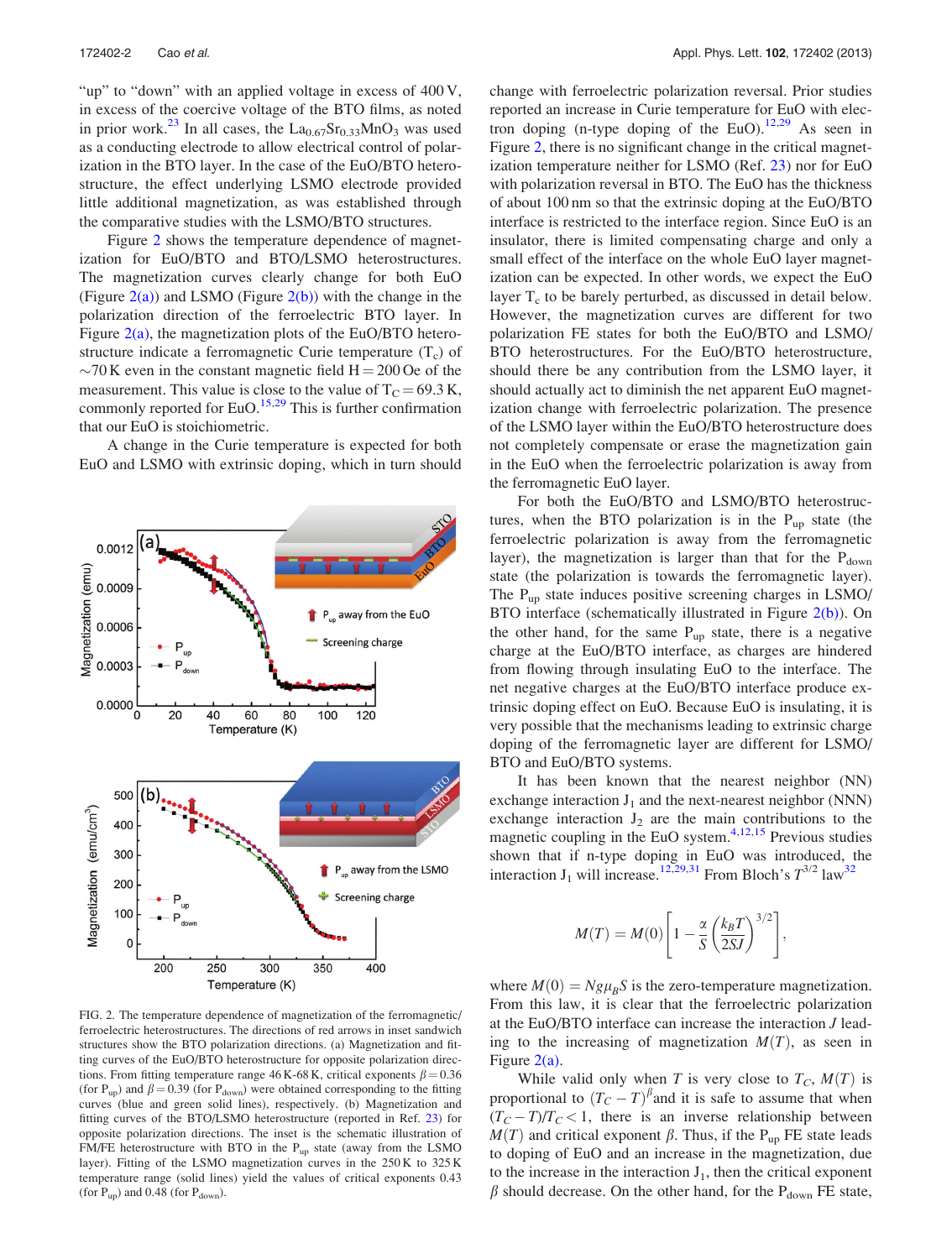<span id="page-4-0"></span>TABLE I. Comparison of the EuO critical exponents  $\beta$  obtained by different methods.

| EuO           | Methods                            |                                       |
|---------------|------------------------------------|---------------------------------------|
| Film          | Magnetization when $P_{\text{un}}$ | $0.36^a/0.43^b$                       |
| Film          | Magnetization when $P_{down}$      | $0.39^{\mathrm{a}}/0.47^{\mathrm{b}}$ |
| <b>Bulk</b>   | Bulk magnetization                 | $0.368$ (Ref. 2)                      |
| <b>Bulk</b>   | Nuclear magnetic resonance         | $0.366/0.378$ (Ref. 3)                |
| <b>Bulk</b>   | Faraday rotation                   | $0.370$ (Ref. 4)                      |
| <b>Bulk</b>   | Neutron scattering                 | $0.36$ (Ref. 5)                       |
|               | Theory (Series expansions)         | $0.38$ (Ref. 6)                       |
| Mean Field    | Theory                             | $0.5$ (Refs. 33 and 35)               |
| 3D Heisenberg | Theory                             | $0.365$ (Refs. $33$ and $35$ )        |

<sup>a</sup>This work with the fitting was obtained by selecting data range about 46 K-68 K. The corresponding T<sub>c</sub> is 69.6 K/69.3 K for P<sub>up</sub>/P<sub>down</sub> with R<sup>2</sup> value of 0.99428/0.99225, respectively.

<sup>b</sup>This work with the fitting was obtained by selecting data range about 46 K-70 K. The corresponding T<sub>c</sub> is 71.0 K/70.8 K for  $P_{up}/P_{down}$  with R<sup>2</sup> value of 0.99113/0.99007, respectively.

while  $J_1$  and the magnetization should decrease, the critical exponent  $\beta$  should increase.

To test the premise that the interface charge changes the interaction  $J_1$  of the FM layer, the temperature depend-ence of magnetization curves was fit to the standard<sup>[33](#page-5-0)</sup>  $M(T) \propto (T_c - T)^{\beta}$ . It is known that the temperature range has a profound effect on the extracted critical exponent value,  $34$  but the trend remains clear. In the EuO/BTO system, the critical exponents extracted from the magnetization curves for the BTO polarization  $P_{up}/P_{down}$  for a temperature range of 46 K-68 K and 46 K-70 K are  $\beta = 0.36/0.39$  and  $\beta = 0.43/0.47$ , respectively. As seen in Table I, when the fitting magnetization curves for the temperature range of 46 K–70 K, the extracted critical exponents  $\beta$  are similar to the expectations from the mean-field theory but very different from the critical exponents previously measured for bulk EuO, which should resemble a typical Heisenberg magnet, if the Eu  $4f$  dispersion is ignored.<sup>[18,28](#page-5-0)</sup> If the data are analyzed for the reduced temperature range of 46 K–68 K, the deviation of the critical exponent  $\beta$  from Heisenberg model is small and the extracted Curie temperature (69.6/69.3 for BTO polarization  $P_{up}/P_{down}$ ) is close to the expected value of  $T_c = 69.3$  K for EuO,<sup>15,29</sup> and the quality of the fit is slightly better. Of key importance is that, as seen from comparison of data in Table I and Figure  $2(a)$ , the obtained critical exponent of the magnetization curve of the EuO/BTO system is smaller for the greater magnetization, which corresponds to the  $P_{up}$  polarization state of BTO.

A similar situation is found for the LSMO/BTO heterostructure. Figure  $2(b)$  shows the magnetization curves of the LSMO/BTO system for opposite ferroelectric polarizations of BTO, where the LSMO thickness is 25 nm. The magnetization curves for LSMO corresponding to  $P_{up}$  and  $P_{down}$ polarization states of BTO, are characterized by different values of the critical exponent, 0.43 and 0.48, respectively (Table  $\mathbf{II}$ ). Again, it can be seen that as the magnetization increases due to an increase in the J coupling strength, the critical exponent decreases. Note that the Curie temperature of the LSMO remains about 375 K for both polarization directions.

TABLE II. Comparison of the LSMO critical exponent  $\beta$  obtained by different methods.

| LSMO                           | Methods                            | В                       |
|--------------------------------|------------------------------------|-------------------------|
| $La0.67Sr0.33MnO3 film$        | Magnetization when $P_{\text{un}}$ | $0.43^{\rm a}$          |
| $La_{0.67}Sr_{0.33}MnO_3$ film | Magnetization when $P_{down}$      | $0.48^{\rm a}$          |
| $La0.7Sr0.3MnO3 bulk$          | Magnetization                      | $0.37$ (Ref. $35$ )     |
| $La0.7Sr0.3MnO3 bulk$          | Neutron scattering                 | $0.295$ (Ref. 36)       |
| $La0.7Sr0.3MnO3 bulk$          | Microwave absorption               | $0.45$ (Ref. 37)        |
| $La0.7Sr0.3MnO3 bulk$          | Magnetization                      | $0.45$ (Ref. 38)        |
| $La0.8Sr0.2MnO3 bulk$          | Ferromagnetic                      | $0.45$ (Ref. 34)        |
|                                | antiresonance                      |                         |
| Mean field                     | Theory                             | $0.5$ (Refs. 33 and 35) |
| 3D Heisenberg                  | Theory                             | 0.365 (Refs. 33 and 35) |

a This work.

For the LSMO system,  $34-38$  the value of critical exponent  $\beta$  is a subject of much debate, as summarized in Table II. Crystal quality, different chemical compositions of the man-ganite, and even the temperature range selected for fitting<sup>[34](#page-5-0)</sup> (as also seems to be the case for the EuO/BTO system) can have noticeable effects on  $\beta$ .<sup>[34–38](#page-5-0)</sup> For the LSMO/BTO system, our results show consistency with prior values obtained for the LSMO system, specifically with those that fit the mean field theory predictions.

The magnetization and critical exponent  $\beta$  were investigated in FM/FE heterostructures of EuO/BTO and LSMO/ BTO. The reversal of the ferroelectric polarization changes the magnetization due to the charge doping effect. The critical exponent,  $\beta$ , decreases with the increase in the magnetization, which corresponds to the polarization  $P_{up}$  pointing away the FE/FM interface. The results show that extrinsic charge doping, due to an adjacent ferroelectric, affects the magnetization interaction J and critical exponent  $\beta$  in a manner consistent with Bloch's  $T^{3/2}$  law.

Work at the University of Nebraska was supported by the National Science Foundation (NSF) through Materials Research Science and Engineering Center (NSF Grant No. 0820521) and by the NRC/NRI supplement to MRSEC, as well as by the U.S. Department of Energy, Office of Basic Energy Sciences, Division of Materials Sciences and Engineering (DOE Grant DE-SC0004876). Work at the University of Wisconsin-Madison was supported by the Army Research Office under Grant No. W911NF-10-1-0362.

- <sup>1</sup>B. T. Matthias, R. M. Bozorth, and J. H. Van Vleck, *[Phys. Rev. Lett.](http://dx.doi.org/10.1103/PhysRevLett.7.160)* 7, 160 (1961).
- <sup>2</sup>N. Menyuk, K. Dwight, and T. B. Reed, *[Phys. Rev. B](http://dx.doi.org/10.1103/PhysRevB.3.1689)* 3, 1689 (1971).<br><sup>3</sup>N. Bykovetz, B. Birang, J. Klein, and C. J. J.in, J. Appl. Phys.
- <sup>3</sup>N. Bykovetz, B. Birang, J. Klein, and C. L. Lin, [J. Appl. Phys.](http://dx.doi.org/10.1063/1.3367965) 107, 09E142 (2010).
- <sup>4</sup>C.-C. Huang and J. T. Ho, *[Phys. Rev. B](http://dx.doi.org/10.1103/PhysRevB.12.5255)* 12, 5255 (1975).<br><sup>5</sup>L. Ale Nielsen, O. W. Dietrich, and J. Passell, *Phys.*
- <sup>5</sup>J. Als-Nielsen, O. W. Dietrich, and L. Passell, *[Phys. Rev. B](http://dx.doi.org/10.1103/PhysRevB.14.4908)* 14, 4908 (1976).
- ${}^{6}R$ . L. Stephenson and P. J. Wood, [J. Phys. C](http://dx.doi.org/10.1088/0022-3719/3/1/012) 3, 90 (1970).<br>  ${}^{7}A$  Korphiit and G. Ablers, Phys. Pay, B 11, 2678 (1975).
- ${}^{7}$ A. Kornblit and G. Ahlers, *[Phys. Rev. B](http://dx.doi.org/10.1103/PhysRevB.11.2678)* 11, 2678 (1975).
- D. DiMarzio, M. Croft, N. Sakai, and M. W. Shafer, [Phys. Rev. B](http://dx.doi.org/10.1103/PhysRevB.35.8891) 35, 8891 (1987).
- V. G. Tissen and E. G. Ponyatovskii, JETP Lett. 46, 361 (1988).
- <sup>10</sup>W. Söllinger, W. Heiss, R. T. Lechner, K. Rumpf, P. Granitzer, H. Krenn, and G. Springholz, [Phys. Rev. B](http://dx.doi.org/10.1103/PhysRevB.77.121202) **81**, 155213 (2010). <sup>11</sup>N. J. C. Ingle and I. S. Elfimov, Phys. Rev. B **77**, 121202(R) (2008).
-